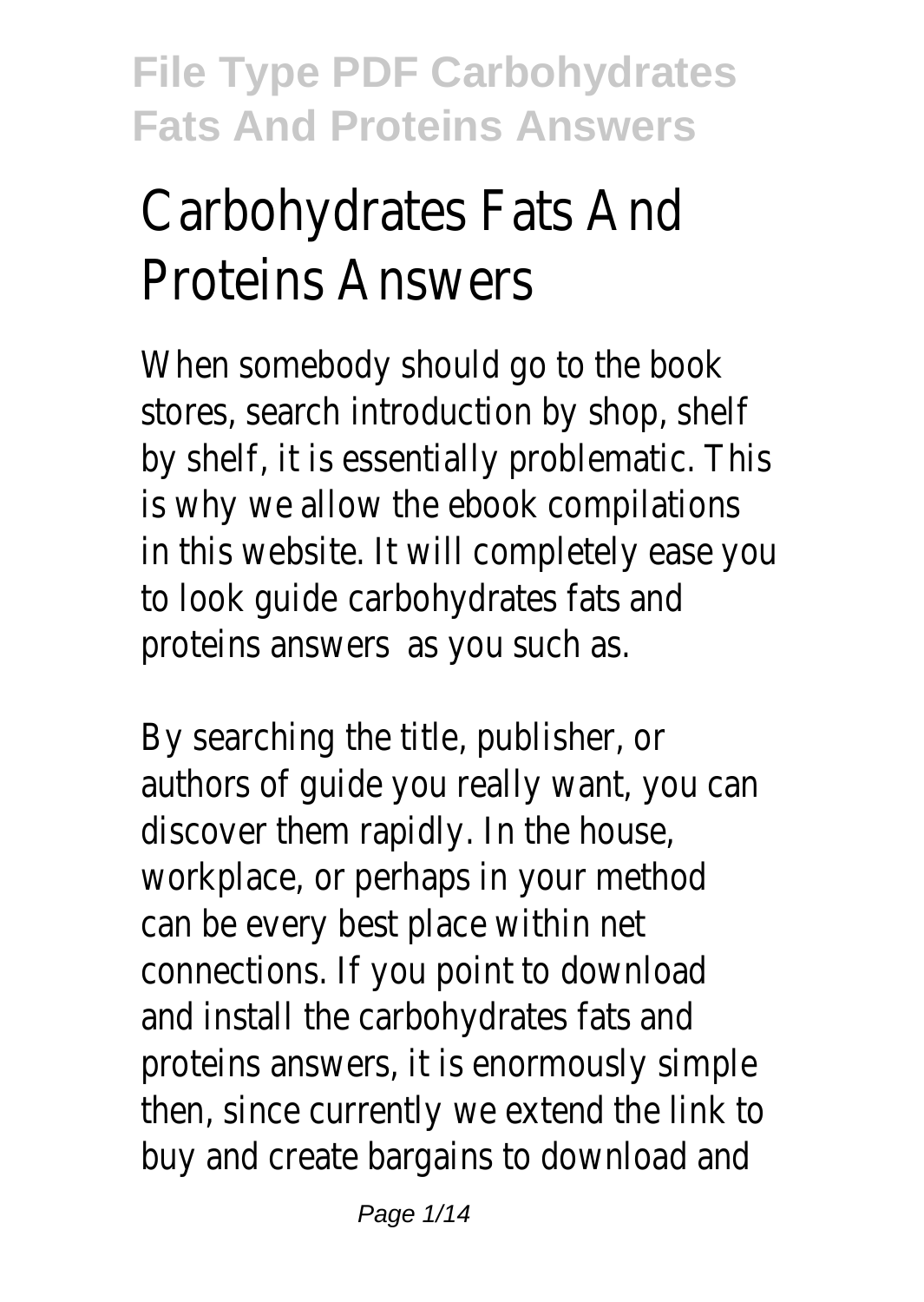install carbohydrates fats and proteins answers correspondingly simple!

In some cases, you may also find free books that are not public domain. Not all free books are copyright free. There are other reasons publishers may choose to make a book free, such as for a promotion or because the author/publisher just wants to get the information in front of an audience. Here's how to find free books (both public domain and otherwise) through Google Books.

Tests of Carbohydrates, Fats and Proteins in Given Food Stuffs ... Water is liquid H2o, a nutrient. Carbohydrates are compounds of H and C, a set of nutrients. Fats are like Page 2/14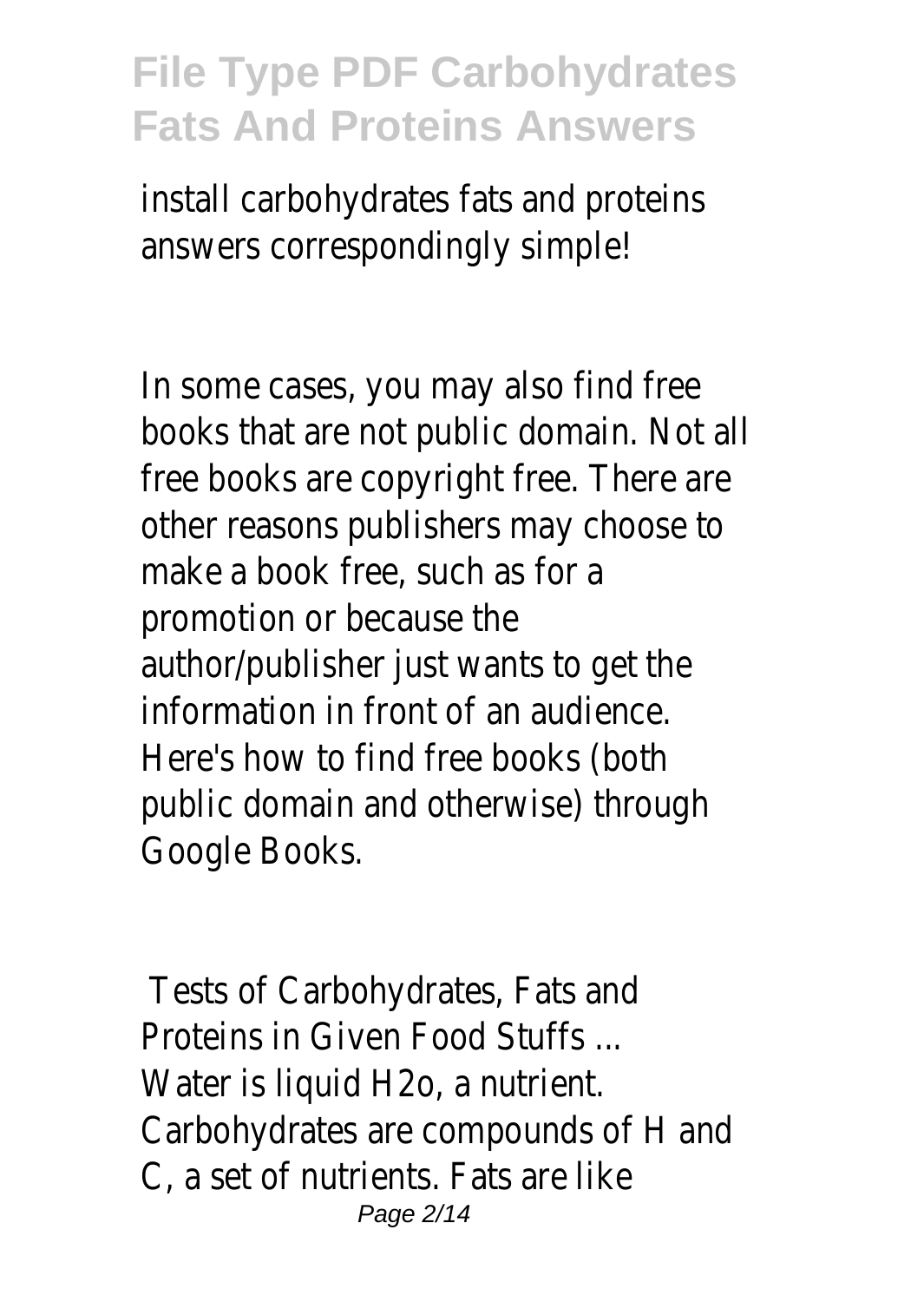carbohydrates but they have O (keeping this very simple). Proteins are like carbohydrates ...

Nutrients: Carbohydrates, Proteins, and Fats

Carbohydrates, proteins, and fats supply 90% of the dry weight of the diet and 100% of its energy. All three provide energy (measured in calories), but the amount of energy in 1 gram (1/28 ounce) differs: 4 calories in a gram of carbohydrate or protein 9 calories in a gram of fat

compare the functions of carbohydrates, fats, and proteins in the body ... List foods which are good sources of carbohydrates, those which are good sources of protein, and those which are high in fats. Good sources of carbohydrates:fruits, vegetables, whole-Page 3/14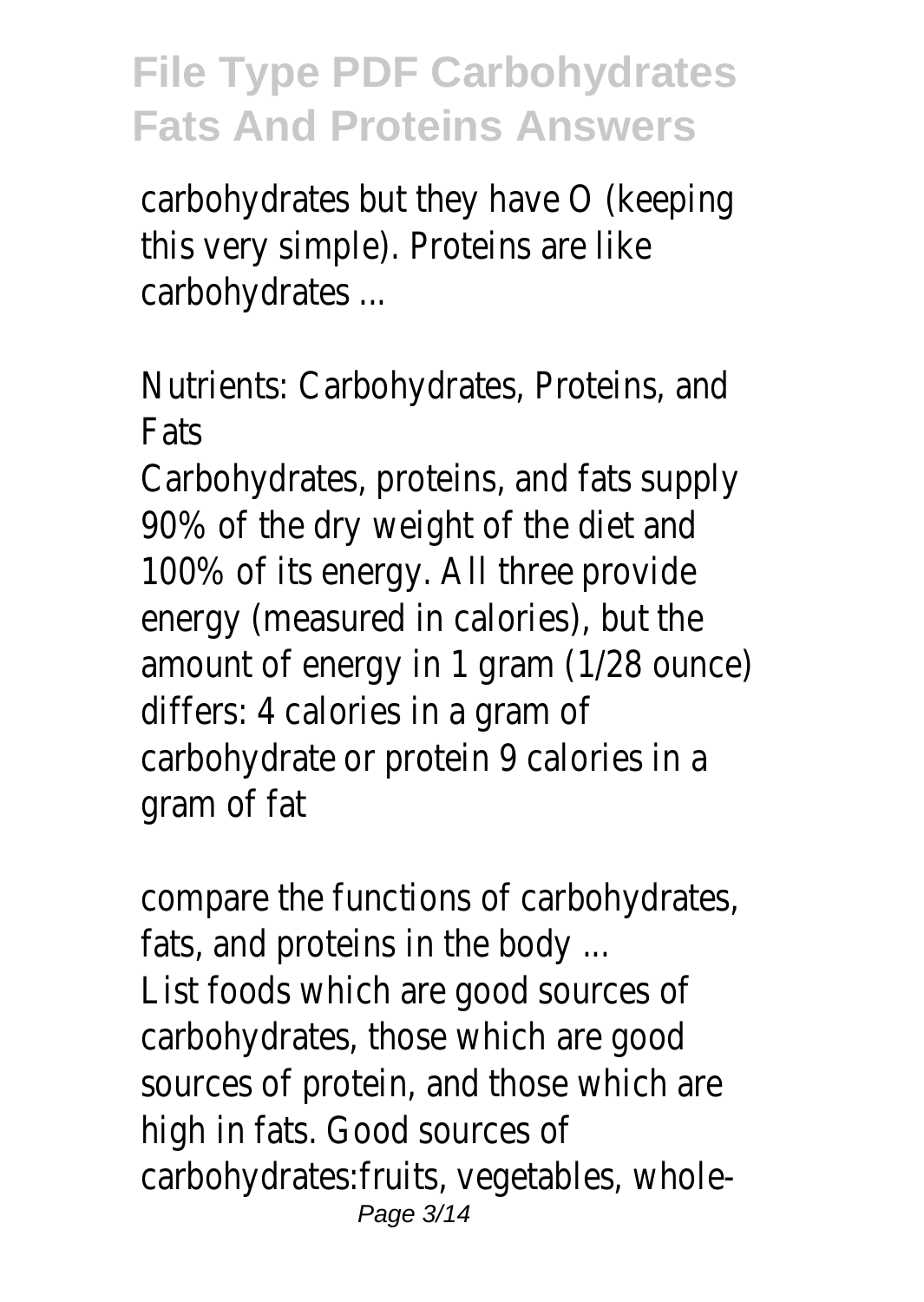grain breads and cereals, brown rice, dried beams and peas, nuts, and seeds are the best sources of carbohydrates; past is also a good source.

Carbohydrates, Proteins, and Fats - Disorders of Nutrition - MSD Manual ... Saturated fats stay solid at room temperature; unsaturated fats are usually liquid Saturated fats can be found in vegetable oils, unsaturated fats can be found in animal products Saturated fats are healthier than unsaturated fats

Compare the functions of carbohydrates, fats , and proteins in the body ... There is such a synergistic relation between these three macronutients which also are known as energy yeilding nutrients.Fat oxidation is incomplete without the prrsence of adequate amount of carbohydrate. Carbohydrate spare Page 4/14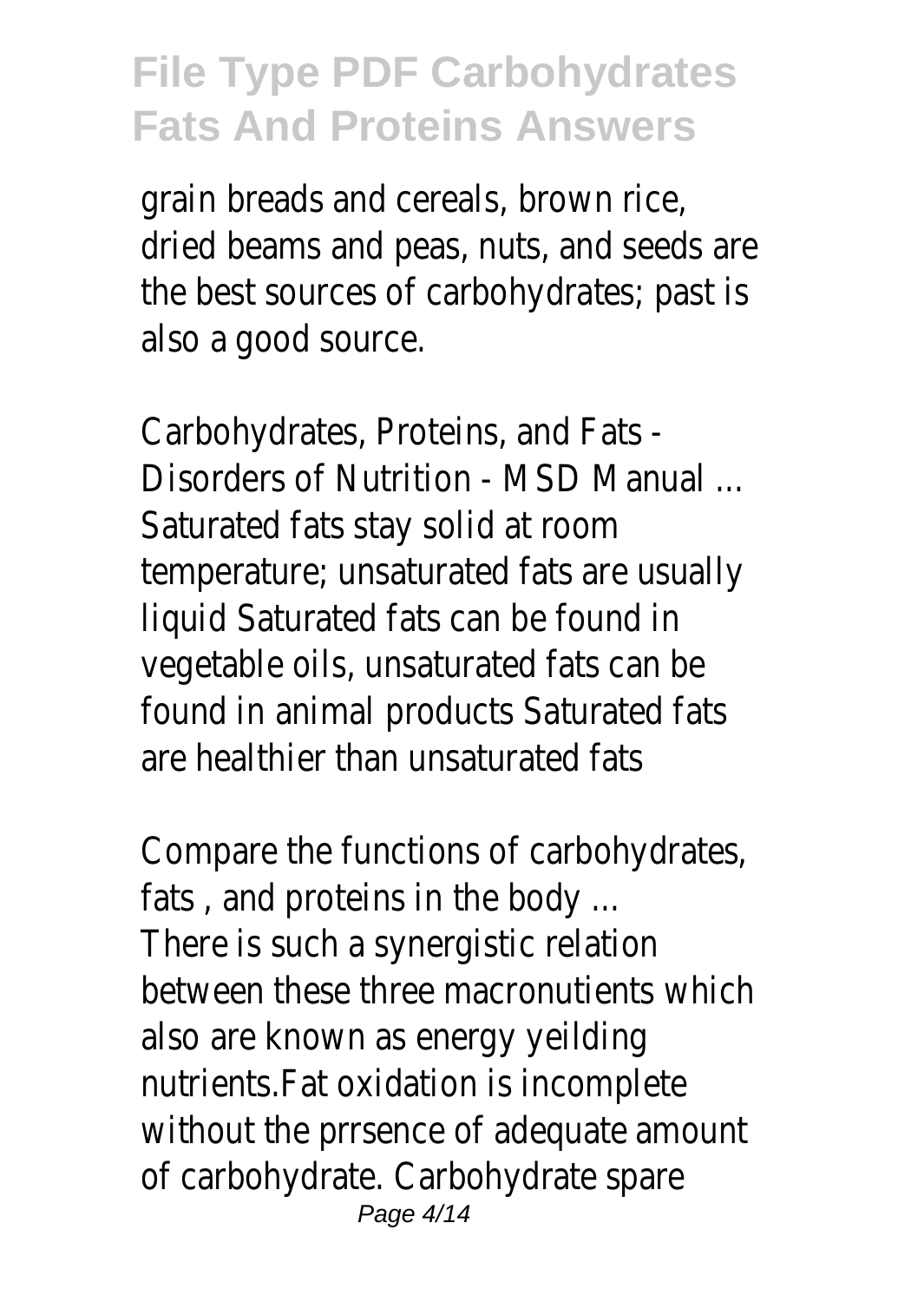protein for more impor...

NCERT Solutions for Class 6 Science Chapter 2 Components of Food Like carbohydrates, protein contains 4 calories per gram with any excess unused calories being stored as body fat. Just as letters of the alphabet are arranged to make different words, proteins are made of chains of building blocks called amino acids. Amino acids are substances that make up the body's proteins.

Protein, Fats and Carbohydrates | Elementary Quiz - Quizizz Foods Supply Nutrients •There are six classes of nutrients: carbohydrates, fats, proteins, vitamins, minerals, and water. •Carbohydrates, fats, and proteins can all be used by the body as sources of energy. Section 8.1 Carbohydrates, Fats, and Proteins

Page 5/14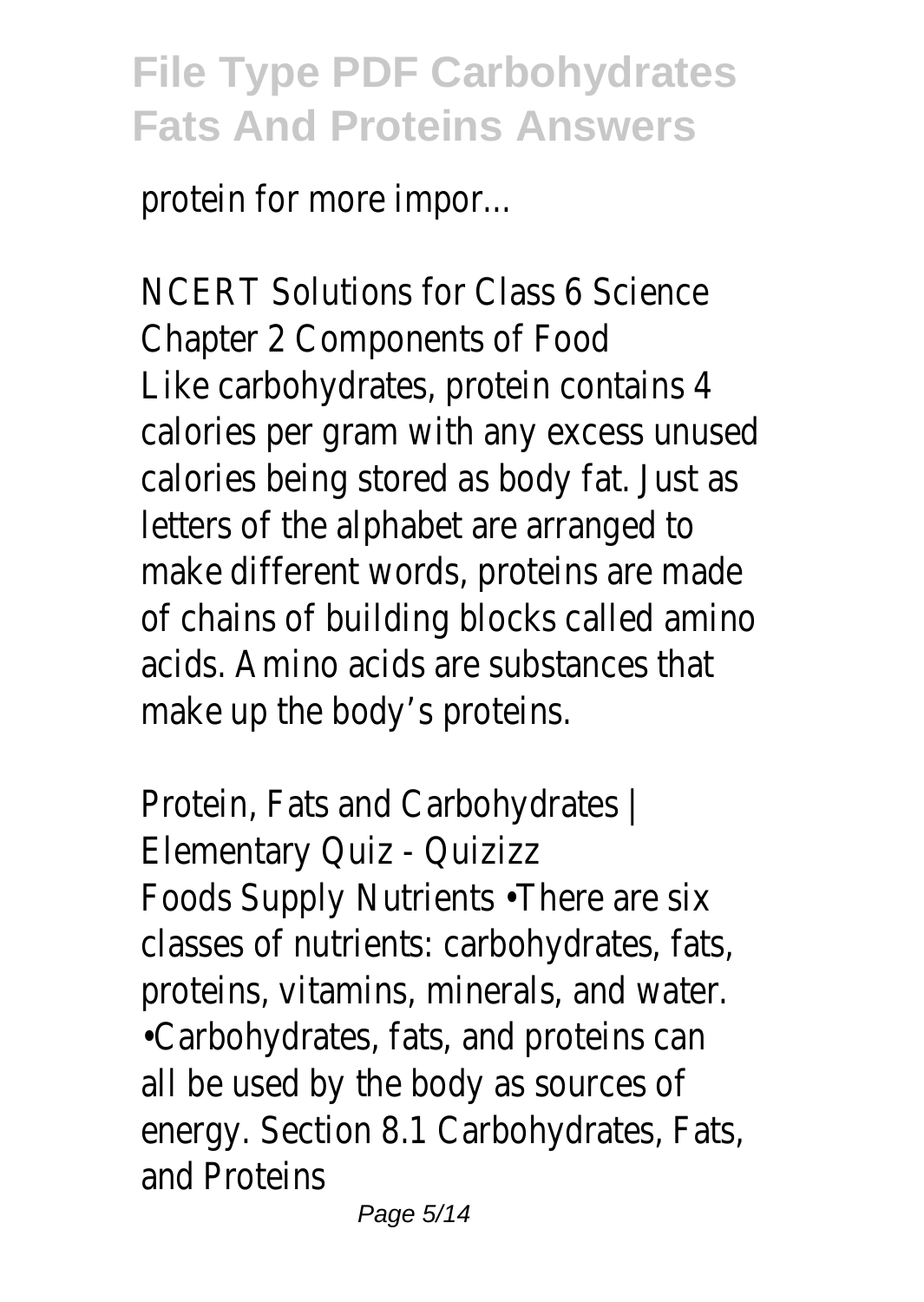Carbohydrates Fats And Proteins **Answers** Important Nutrients to Know: Proteins, Carbohydrates, and Fats Proteins. Proteins are often called the body's building blocks. They are used to build and repair tissues. They help you fight infection. Your body uses extra protein for energy. The protein foods group includes seafood, lean meat and poultry, eggs, beans and peas, soy products, and unsalted nuts and seeds.

Metabolism of Protein, Fat and Carbohydrate | Biochemistry Carbohydrates Fats Protein Esl Worksheet By Jschaefer Chemistry Of Fats And Proteins Lab Answer Key Shiftmag Us Ch 7 Worksheet 1 Worksheet 7 Fat And Carbohydrate Metabolism Learning To Read Labels Page 6/14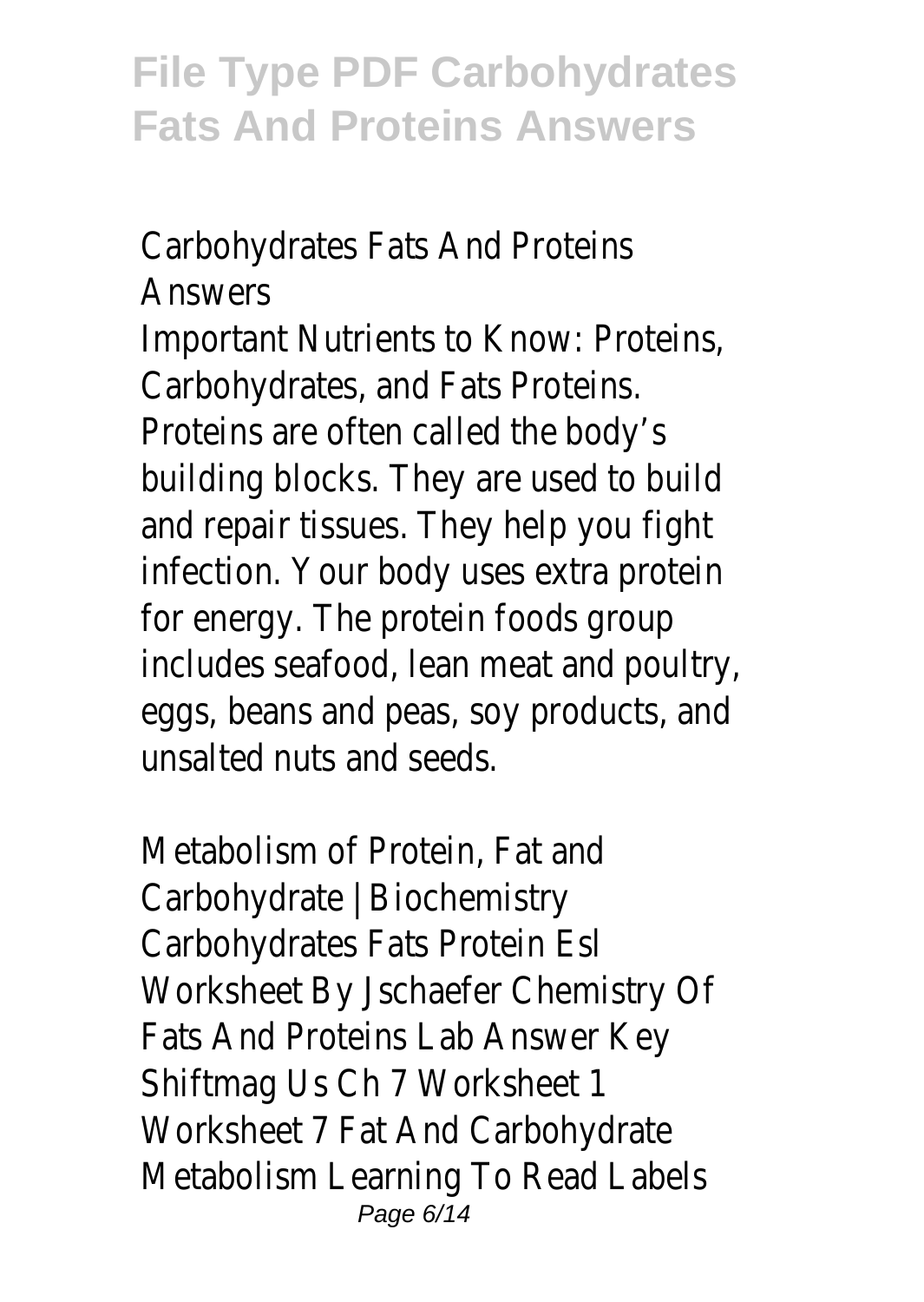Diabetes Education Online Chemistry Of Fats And Proteins Worksheet Answers Myfountainonline Com Macronutrients Healthy Kids Lecture Notes Lecture 1 Chapter 1 Nutrition Chapter 2 Nutrition 3 2 Carbohydrates Lipids And Proteins I Biology 5th Grade Science Worksheets Food For Thought Greatschools Quiz ...

Carbohydrates Fats And Proteins **Worksheet** 

90,000 U.S. doctors in 147 specialties are here to answer your questions or offer you advice, prescriptions, and more. Get help now: Ask doctors free. Personalized answers. Free. Talk to a doctor. 24/7 visits. \$15 per month. Related questions. A 67-year-old member asked: Looking for high protein vegan foods. What percent of tofu (regular square blocks, medium or hard type) is protein, fat, and carbohydrate? 1 doctor answer • 2 Page 7/14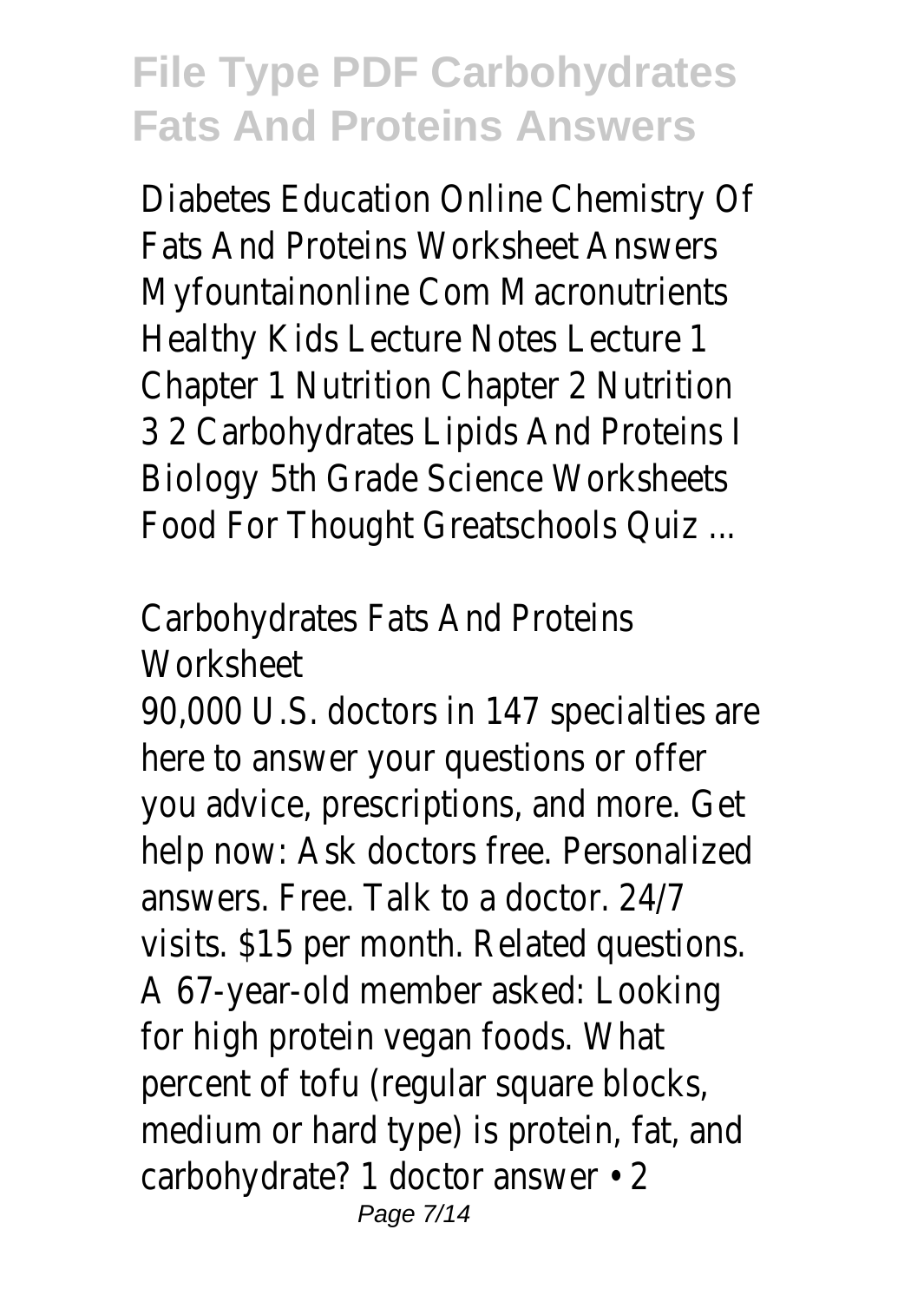doctors weighed in. A 23-year-old female asked: I want to know ...

What are carbohydrates, fats, and proteins? Tests of Carbohydrates, Fats and Proteins in Given Food Stuffs Carbohydrates provides energy to cells in the body. Protein is the major functional and structural component of all the cells of the body. Fats and oils are the highest energy sources contain fatty acids which is essential for health which is not produced by the human body.

What are carbohydrates fats proteins and water? - Answers Protein, Fats and Carbohydrates DRAFT. 3 years ago. by graciee. Played 132 times. 0. K - University grade . Professional Development. 74% average accuracy. 0. Save. Edit. Edit. Print; Page 8/14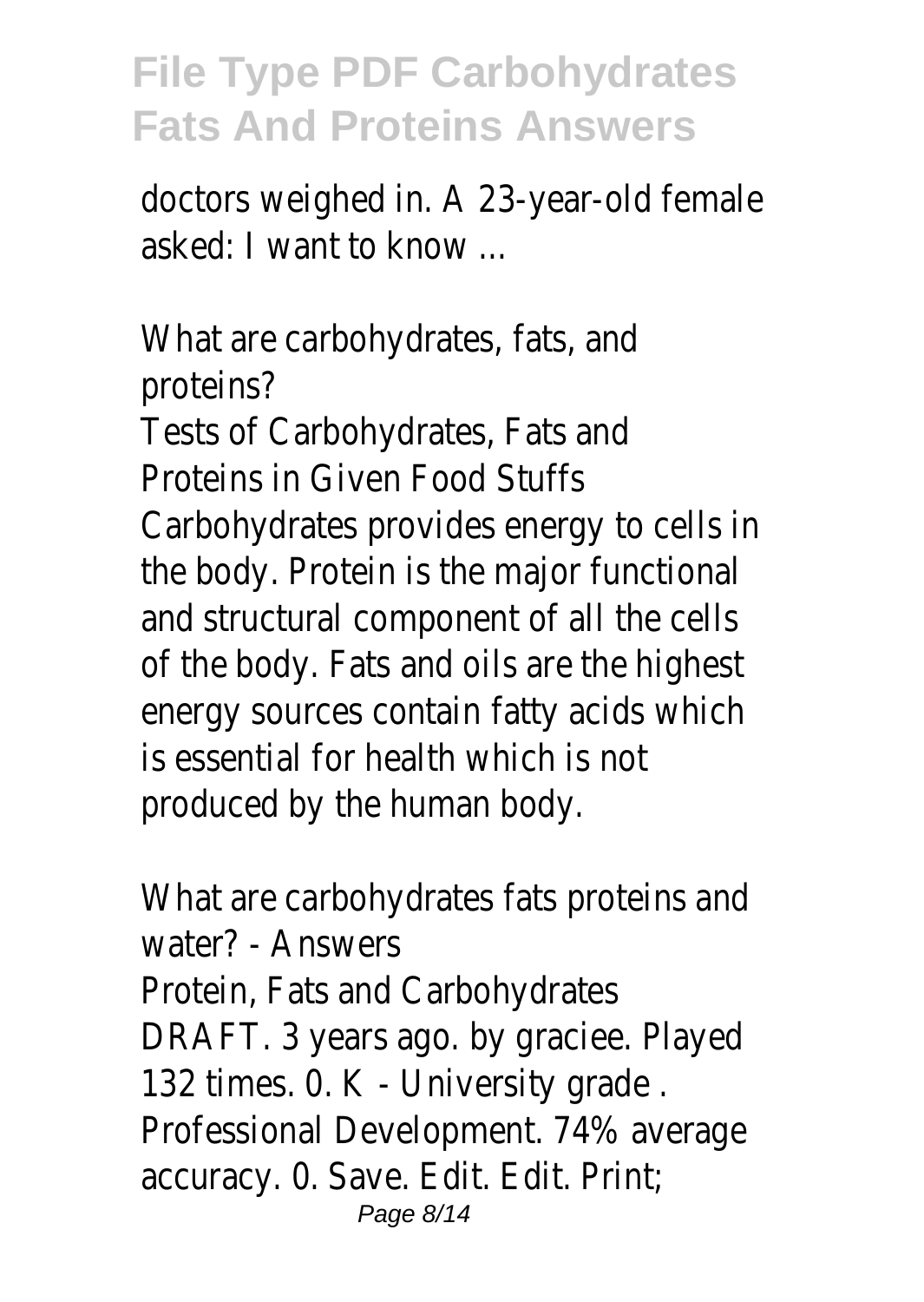Share; Edit; Delete; Host a game. Live Game Live. Homework. Solo Practice. Practice. Play. Share practice link . Finish Editing. This quiz is incomplete! To play this quiz, please finish editing it. Delete Quiz. This quiz is incomplete! To play this quiz, please finish editing it. 10 Questions Show answers ...

Carbohydrates, Protein and Fat Quiz - Quizizz

Carbohydrates, fats, and proteins are the major nutrients the body needs for growth, repair, movement, and maintaining tissue and organ function. These macromolecules are broken down and absorbed into the body at different rates and into specific forms as they travel through the organs in the digestive system.

what enzymes help digest carbohydrates, Page 9/14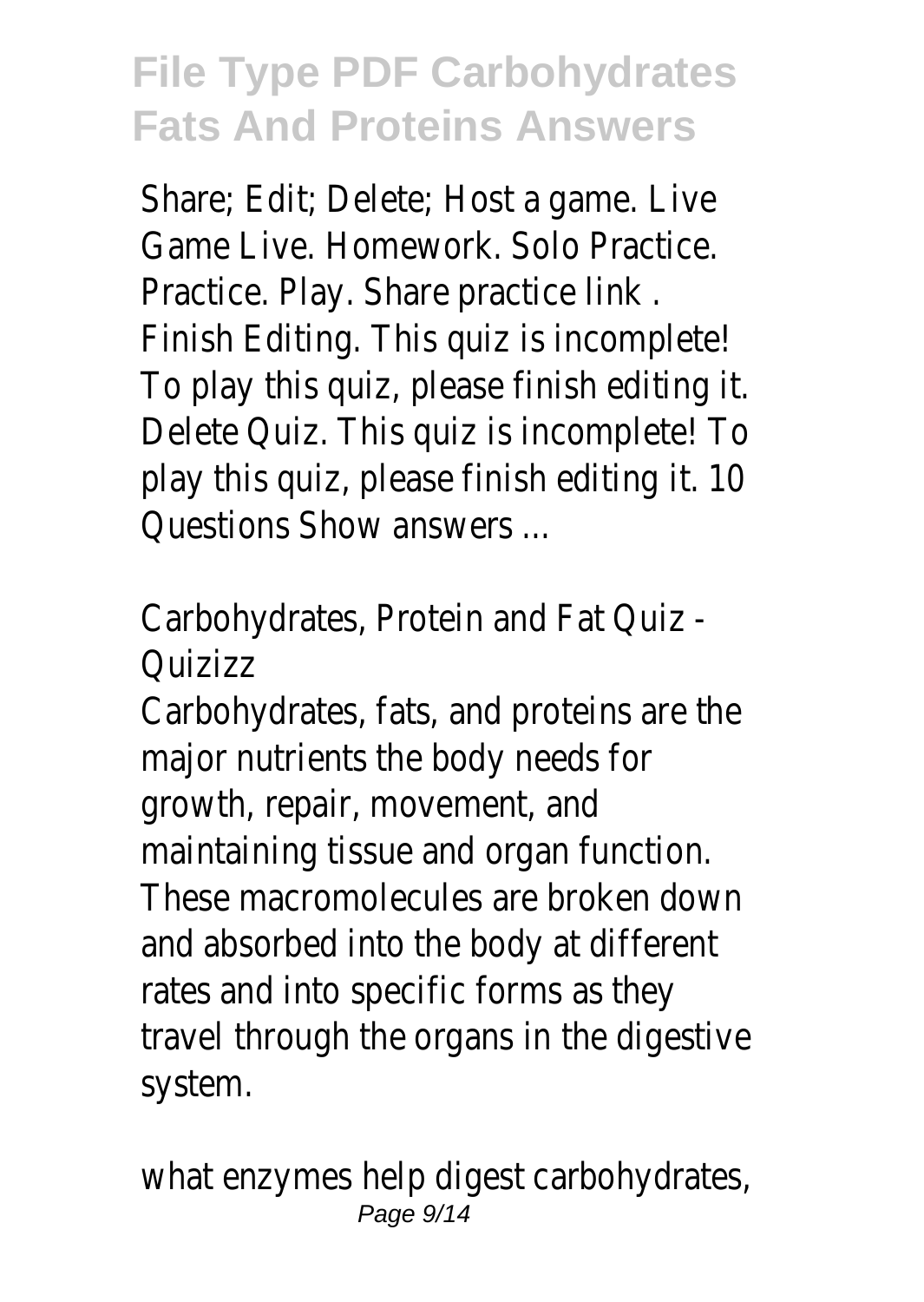fats, and proteins? | Answers ... fats, and proteins? sc\^ rr-CARBOHYDRATES Make a list of the foods you eat in one day. Chances are that about half your diet is made up of carbohydrates. That's about normal for most Americans. What are carbohydrates? Carbohydrates are chemical compounds. They are made up of only carbon, hydrogen, and oxygen-in certain proportions (balanced amounts). There are two groups of carbohydratesstarches and sugars. Starches and sugars are "energy" foods. During digestion, starches and double sugars ...

Digestion and Absorption of Carbohydrates, Proteins and Fats Necessity for Metabolism of Protein Fat and Carbohydrate 2. Necessity of Glucose for the Brain and Erythrocytes 3. Necessity of Continual Supply of Fuel Page 10/14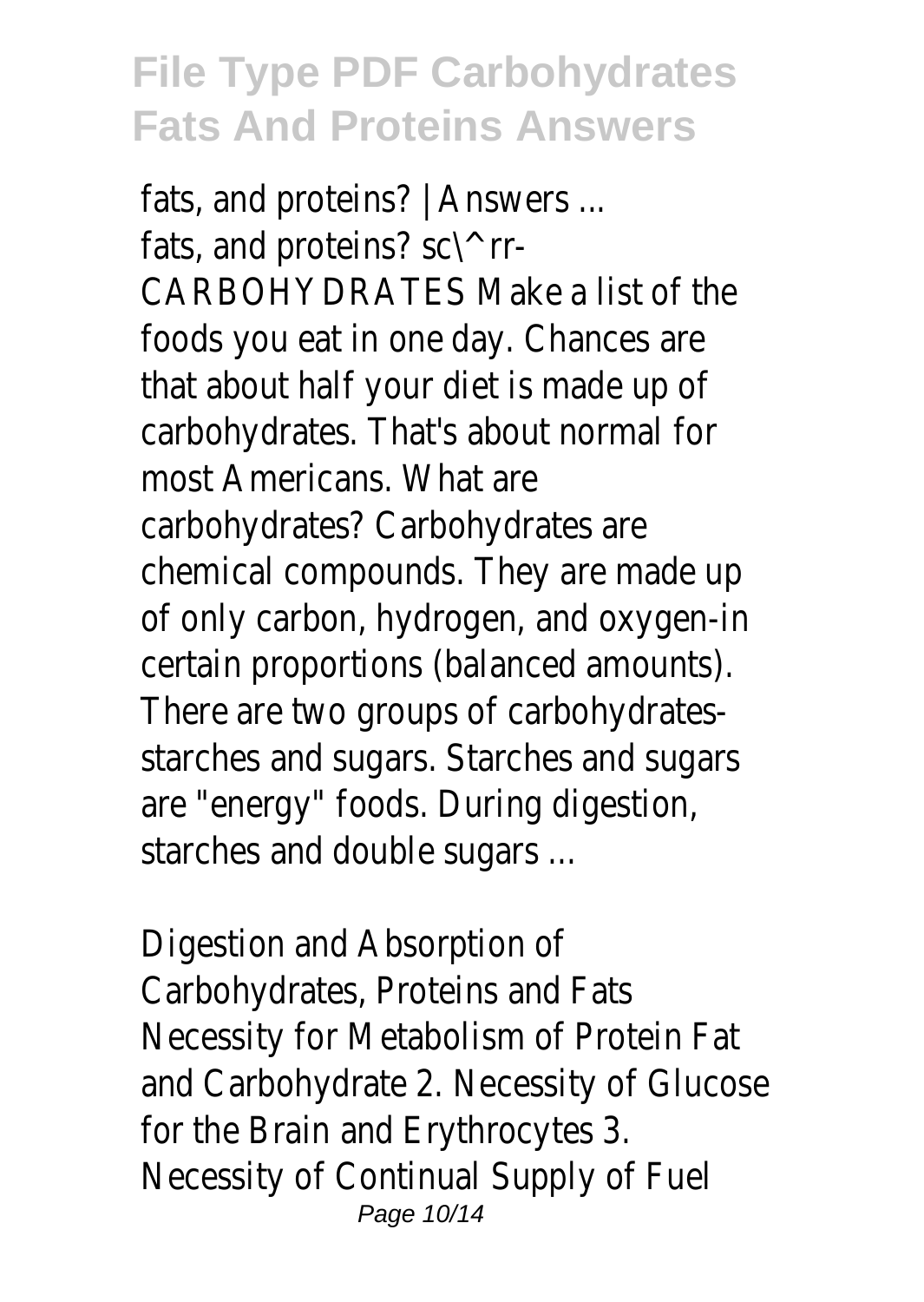during Starvation. Necessity for Metabolism of Protein, Fat and Carbohydrate: 1. Pyruvate i s converted to acetyl-CoA which is the starting material for the synthesis of long-chain fatty acids, and by the reverse process, fatty acids are converted to glucose whereas the pyruvate dehydrogenase reaction is essentially nonreversible which ...

Important Nutrients to Know: Proteins, Carbohydrates, and Fats ... CARBOHYDRATES, FATS, AND PROTEINS. STUDY. Flashcards. Learn. Write. Spell. Test. PLAY. Match. Gravity. Created by. belle\_pierson. Terms in this set (15) Carbohydrates-Carbohydrates are the body's primary and immediate source of energy-Each gram provides the body with 4 Calories - "burned" in the form of glucose-pasta, bread, corn, Page 11/14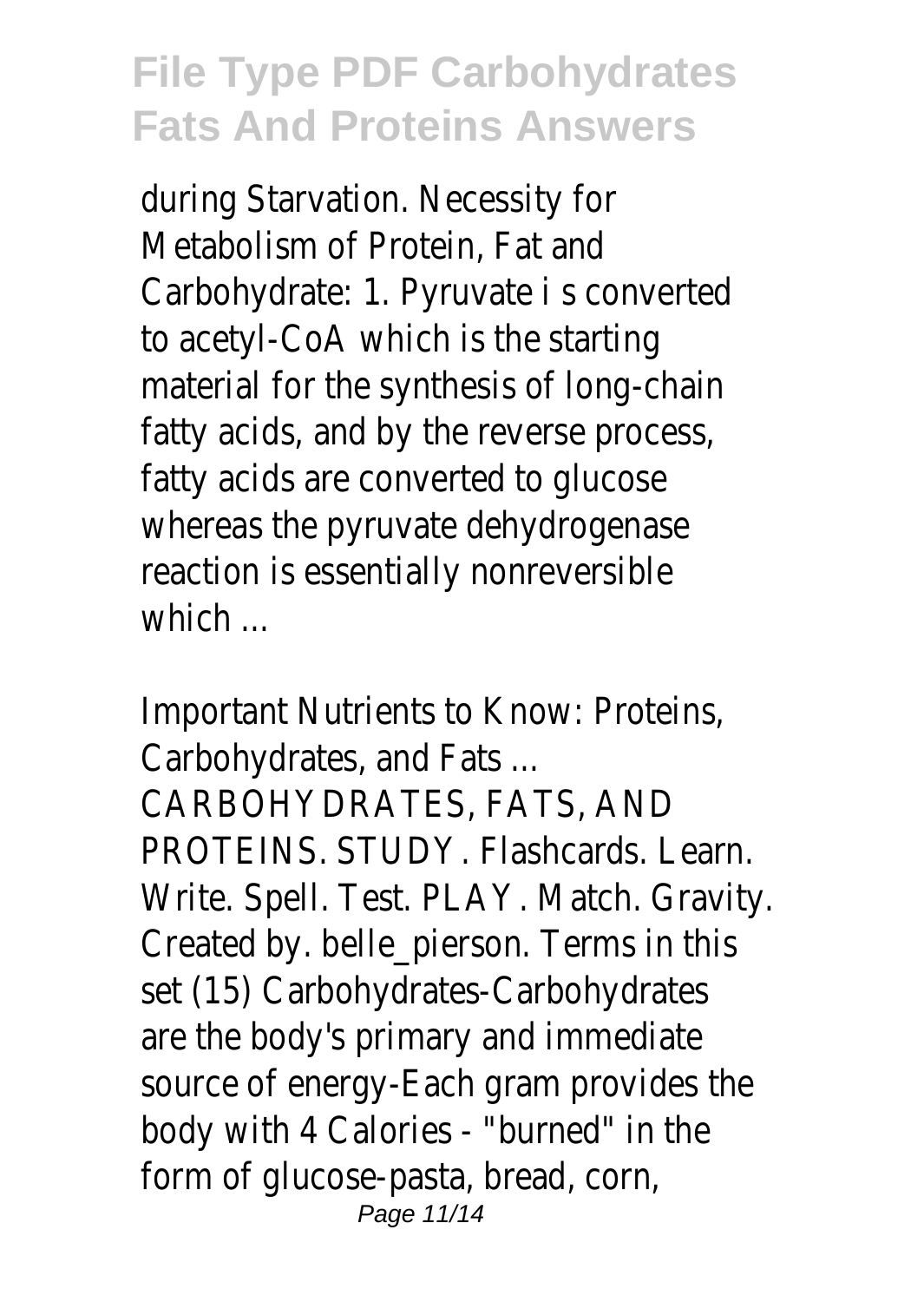potatoes, beans, fruits, table sugar, honey, and candy, are high in carbohydrates. Calorie -the amount of heat needed to raise the temperature of 1 kilogram of ...

What is the interrelationship between carbohydrates, fats, and proteins ... carbohydrates & fats are mainly involve in the formation of membranes while proteins are involve in the formation of body of organelles. All the three are source of energy too. carbohydrates are used for instantaneous energy, while fats are used as a stock of energy to use later or in starvation. Fats give higher energy than carbohydrates ...

CARBOHYDRATES, FATS, AND PROTEINS Flashcards | Quizlet Ans: The major nutrients in our food are carbohydrates, proteins, fats, vitamins Page 12/14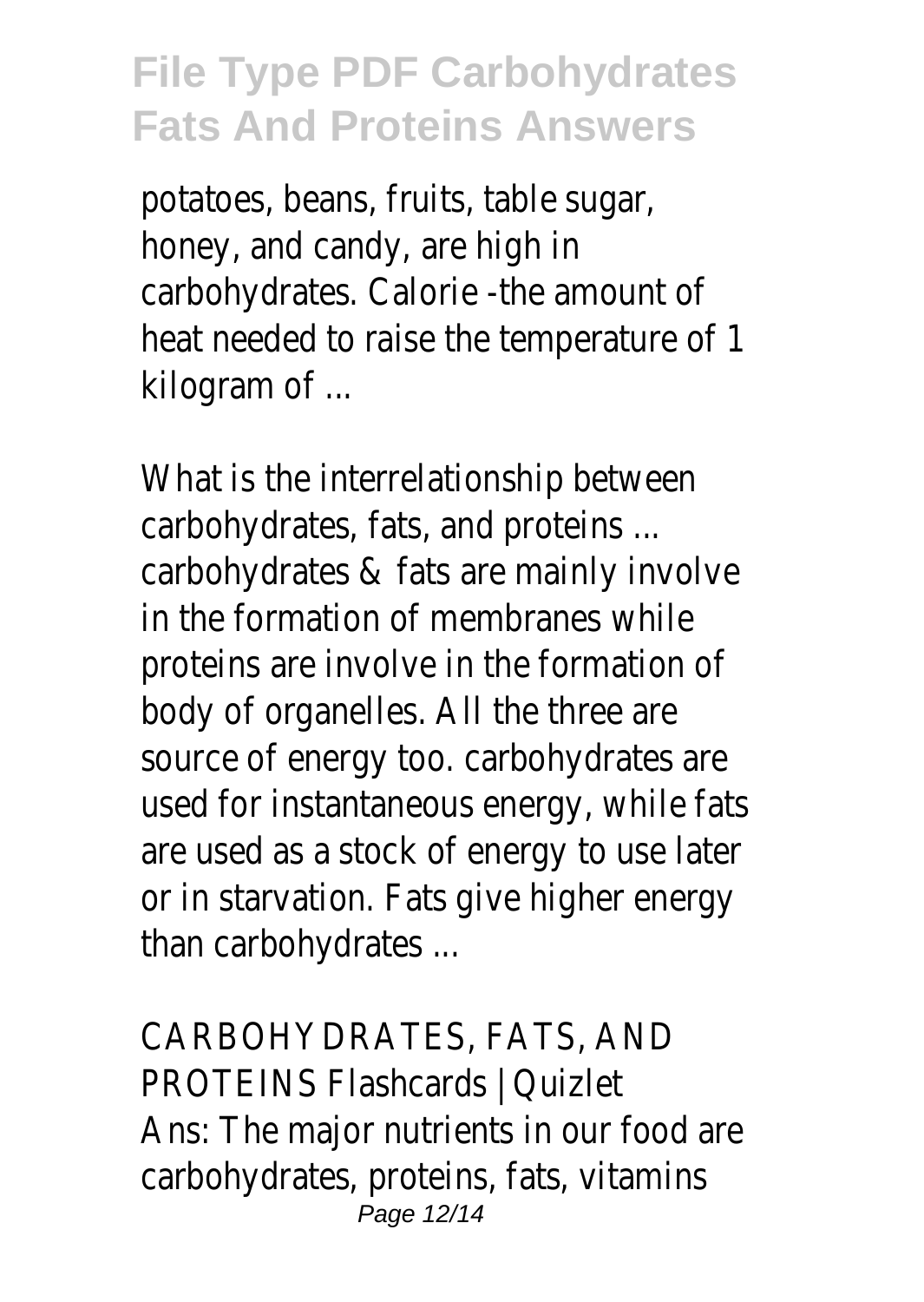and minerals. The table below shows the nutrients present in some food items: 2. Name the following: (a) The nutrients which mainly give energy to our body. (b) The nutrients that are needed for the growth and maintenance of our body. (c) A vitamin required for maintaining good eyesight. (d) A mineral that is required for keeping our bones healthy. Ans: (a) Carbohydrates (b) Proteins (c) Vitamin A (d) Calcium. 3 ...

Section 8.1 Carbohydrates, Fats, and **Proteins** 

All the three are source of energy too. carbohydrates are used for instantaneous energy, while fats are used as a stock of energy to use later or in starvation. Fats give higher energy than...

Copyright code :